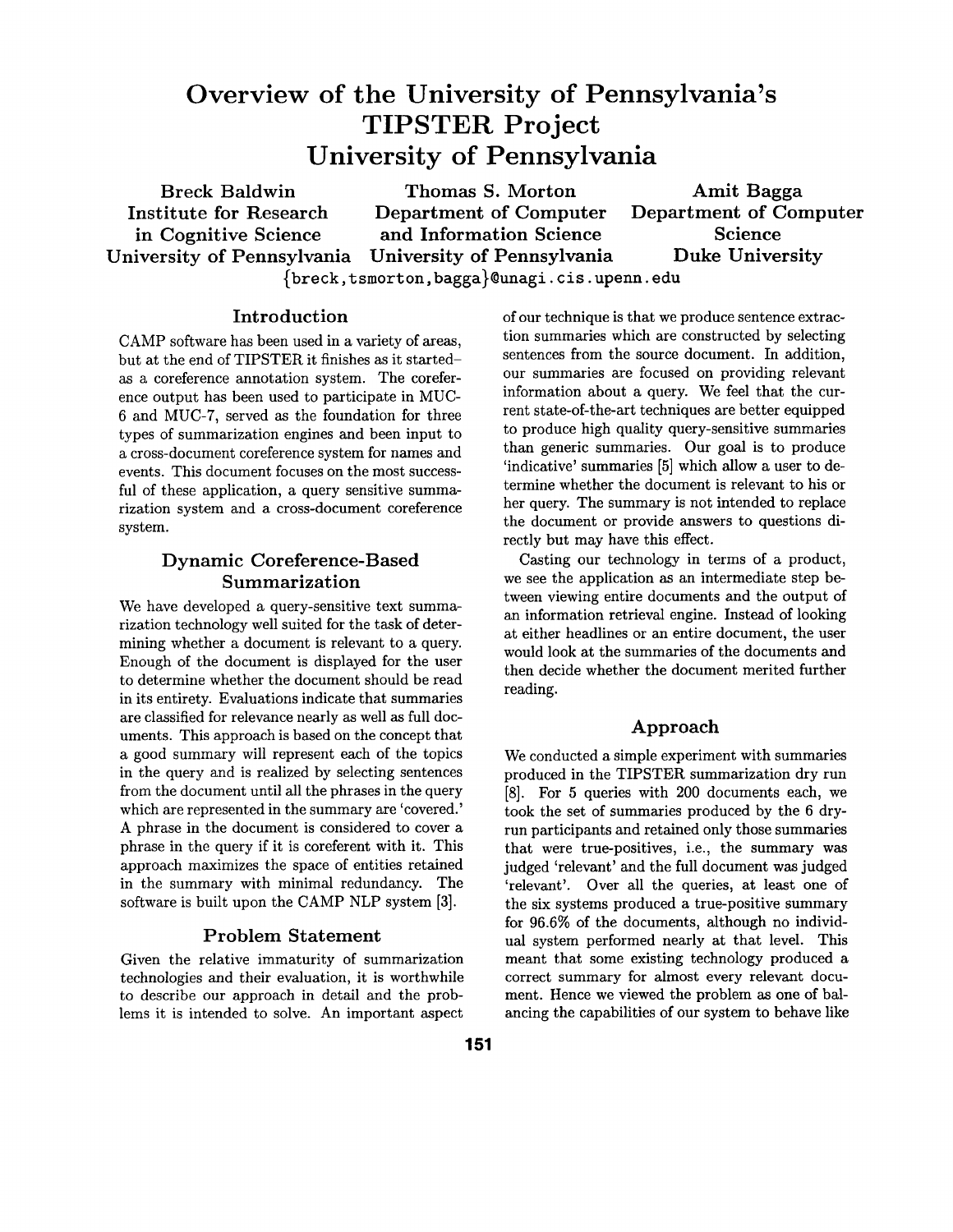the amalgamated system implicit in joined output. Based on this result we are confident that this class of summarization is tractable with current technologies and this has strongly motivated our design decisions.

Upon encountering a query like "Reporting on possibility of and search for extra-terrestrial life/intelligence.", we assume that the user has defined a class of actions, ideas, and/or entities that he or she is interested in. The job of an information retrieval engine is to find instantiations of those classes in text documents in some database. We view summarization as an additional step in this process where we attempt to present the user with the smallest collection of sentences in the document that instantiate the user specified classes and do not mislead the user about the overall content of the document. By doing so, we can greatly shorten the amount of the document that the user must read in order to determine whether the document is relevant for the user's needs.

Just as information retrieval algorithms approximate document relatedness by examining various string matchings between the query and the text, we approximate certain classes of coreference between the query and the text by examining linguistic information. These coreference relations include identity of reference and part-whole relations for nominal and verbal phrases.<sup>1</sup> This moves us a step closer to reasoning at a more appropriate level of generalization, for summarization, which is still technologically feasible. Below are examples indicating the classes of relatedness that we are trying to capture.

## The identity relation between the query **and the** document

Noun phrase coreference is the best understood class of relations that we compute. For example, there is coreference between 'Federal Emergency Management Agency' in the query and the acronym 'FEMA' in the document below:

*Query:* What is the main function of the Federal Emergency Management Agency and the funding level provided to meet emergencies?

*Document:* ...FEMA agrees that "finetuning" is needed to the 1974 act establishing a coordinated federal program to prepare for and respond to hurricanes, tornadoes, storms and floods.  $\dots$ 

Since these noun phrases refer to the same entity in the world, sentences that mention the organization would be particularly valuable in a summary. This class of coreference can include people, companies and objects such as automobiles or aluminum siding. It need not be restricted to proper nouns as it is possible to refer to an entity using common nouns, i.e. 'the agency' and pronouns.

Identity also holds between events mentioned in the query and document. Sometimes the event that a query describes is the best indicator of what document should be retrieved, and correspondingly what sentences are appropriate for a summary. Consider the following:

*Query:* A relevant document will provide new theories about the 1960's assassination of President Kennedy.

*Document:* ...The House Assassinations Committee concluded in 1978 that Kennedy was "probably" assassinated as the result of a conspiracy involving a second gunman, a finding that broke from the Warren Commission's belief that Lee Harvey Oswald acted alone in Dallas on Nov. 22, 1963. ...

The noun phrase 'the 1960's assassination' refers to an event, which is the same as the one referred to in the document with the verb 'assassinated'. Note also that there is coreference between 'President Kennedy' and 'Kennedy' in the document.

## **The part-whole** relation between the query **and the** document

In addition to the identity relation, phrases in a text which refer to parts of an entity or concept mentioned in the query will likely provide useful information, and therefore should be included in a summary. Finding these relations in in general is beyond the scope of this paper, however, our approximation of a subclass of these relations proved helpful for a number of queries.

A strong example of the part-whole relation occurs when a country is mentioned in the query and a province or city within that country is mentioned in the document. For example:

*Query:* Document will discuss efforts by the black majority in South Africa to overthrow domination by the white minority government.

<sup>&</sup>lt;sup>1</sup>It is not clear whether more sophisticated annotations are appropriate for information retrieval, and perhaps more to the point, it is not clear that there axe sufficient resources to process 2 GB collections of data.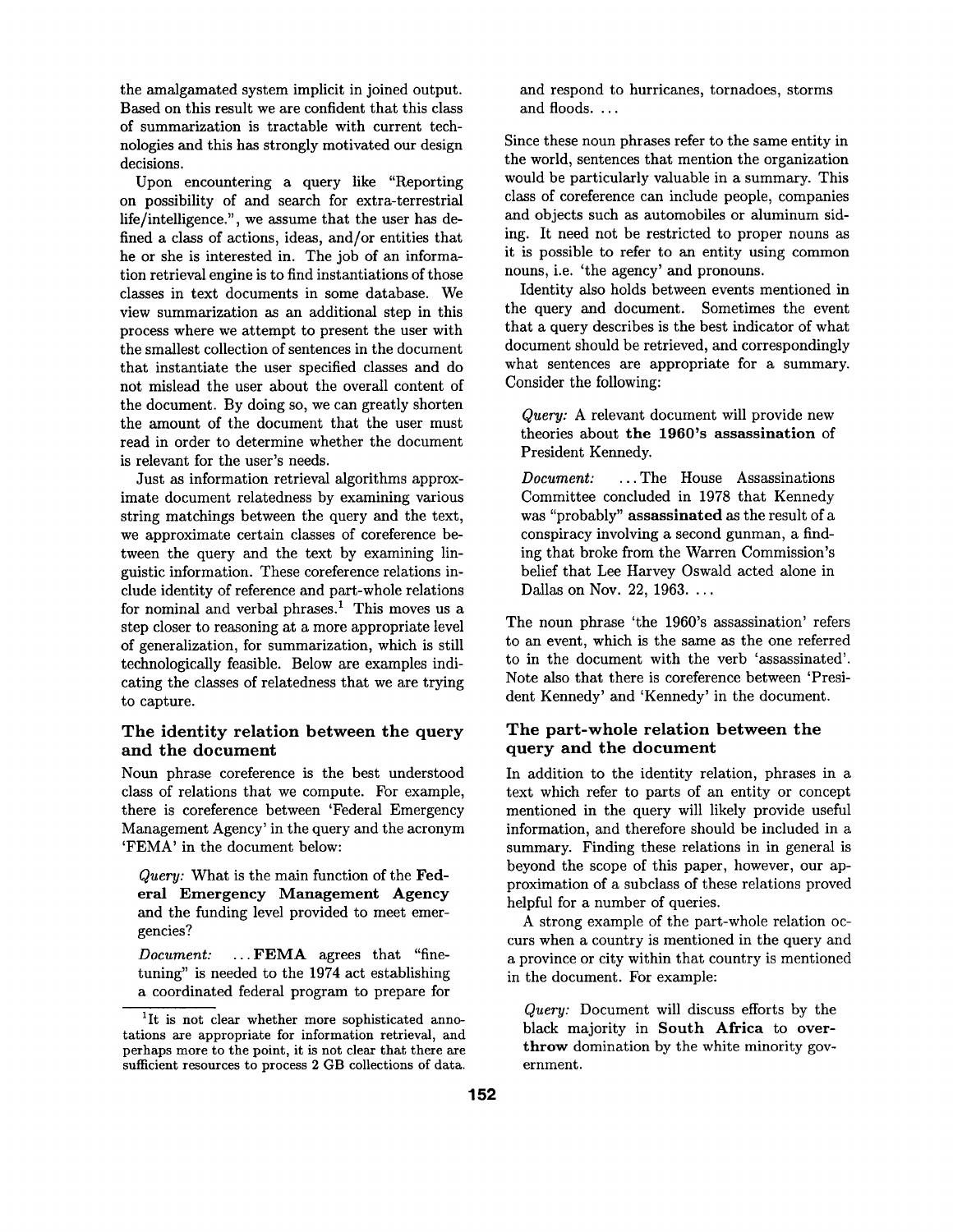*Document:* About 90 soldiers have been arrested and face possible death sentences stemming from a coup attempt in Bophuthatswana, ... Rebel soldiers staged the takeover bid Wednesday, **detaining** homeland President Lucas Mangope....

Bophuthatswana is inside South Africa, and sentences that mention it are clearly good candidates for inclusion in a summary.

We also consider part-whole relations between events as in the relation between 'overthrow' and 'staged' and 'detained'. Those events are sub-parts of overthrow events, and as such, sentences that contain sub-parts of the events are reasonable candidates for inclusion in summaries.

# **Implementation**

The summarization technique was developed within the CAMP NLP framework. This system provides an integrated environment in which to access many levels of linguistic information as well as world knowledge. Its main components include: named entity recognition, tokenization, sentence detection, part-of-speech tagging, morphological analysis, parsing, argument detection, and coreference resolution. Many of the techniques used for these tasks perform at or near the state of the art and are described in more depth in [16, 12, 11, 9, 6, 2, 3]. The system produces coreference annotated documents which serve as the input to the summarization algorithm.

#### **Relating the query to the document**

The relationships discussed previously are approximated via a series of associations between tokens in the query, headline, and the body of the document. Event references are captured by associating verbs or nominalizations in the query with verbs and nominalizations in the document.

Given three verbal forms  $v_1$  in the query,  $v_2$  in the document, and  $v_3$  in the set of all verbal forms, where a verbal form is the morphological root of a verb or the verb root corresponding to a nominalization,  $v_1$  is associated with  $v_2$  if at least one of the following criteria are met:

1. 
$$
(v_1 \neq v_2) \wedge p(v_1, v_2)/(p(v_1)p(v_2)) \geq 5
$$

2. 
$$
(v_1 = v_2) \wedge (\exists v_3 \neq v_1 \mid p(v_1, v_3) / p(v_1) p(v_3) \geq 5)
$$

3. 
$$
(v_1 = v_2) \wedge ((subject(v_1) = subject(v_2)) \vee (object(v_1) = object(v_2)))
$$

Here  $p(v_i)$  is the probability that  $v_i$  occurs in a document and  $p(v_i, v_j)$  is the probability that  $v_i$  and  $v_i$  occur in the same document. These probabilities are based on frequencies gathered from approximately 45,000 Wall Street Journal articles. Criterion 1 is a measure of mutual information between two verbs. Criterion 2 is used to rule out frequently occurring verbs such as "be" and "make". Criterion 3 allows for verbs which are ruled out by criterion 2 to be associated when additional context is available. This is important since some queries only contain verbal forms which are ruled out by criterion 2.

Relationships between proper nouns are made on the basis of string matches, acronym matching, and dictionary lookup. Acronyms are determined either through a table lookup or an appositive construction occurring in the document which designates the acronym for a specific proper noun. A proper noun in the query is considered associated with a proper noun in the document if it matches the string or acronym of the proper noun in the document or it appears in the definition of the proper noun in the document. A reverse dictionary lookup often allows cities to be associated with the country they are in.

A token in the query which is a lowercase noun or adjective is associated with any token in the document which matches its morphological root and part of speech.

Tokens which occur in the headline are associated with tokens in the document body using the same criteria as the query, with the exclusion of the dictionary lookup. The dictionary lookup was excluded because the headline will likely use the same lexicalization of a proper noun as that used in a document. This is less likely to be the case with the query.

#### **Selecting a sentence**

The associations discussed in the previous section are used to rank and select sentences from the document. Every token in the document which is associated with the same token in the query or headline is considered to be in the same coreference chain. A sentence which contains any token in a given coreference chain is said to cover that chain.

The following scores are computed for each sentence in the document:

1. The number of coreference chains from the query which are covered by **the sentence and** haven't been covered by a previously **selected sentence.**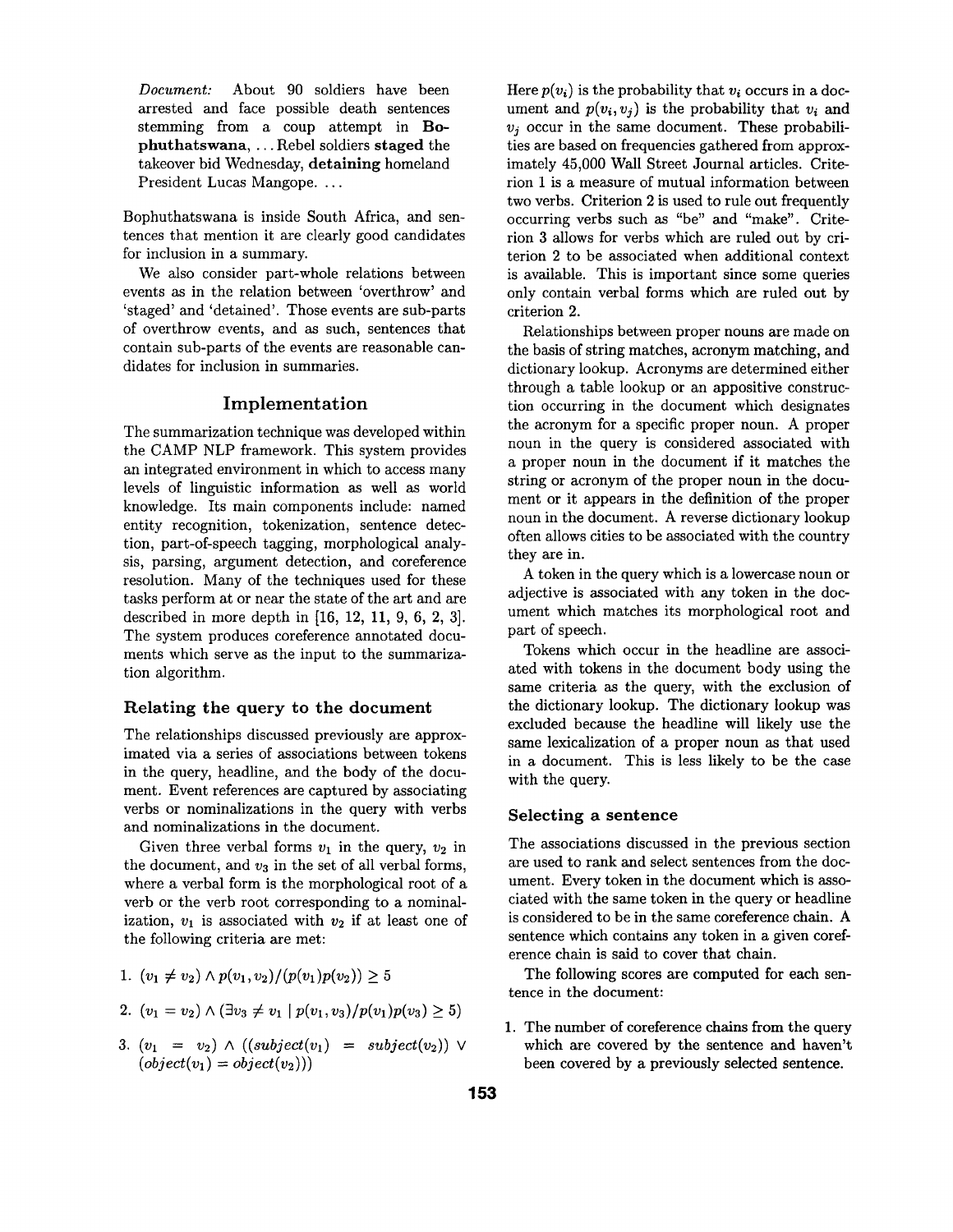- 2. The number of noun coreference chains from the query which are covered by the sentence and the number of verbal terms in the sentence which are chained to the query.
- 3. The number of coreference chains from the headline which are covered by the sentence and haven't been covered by a previously selected sentence.
- 4. The number of noun coreference chains from the headline which are covered by the sentence and the number of verbal terms in the sentence which are chained to the headline.
- 5. The number of coreference chains which are covered by the sentence and haven't been covered by a previously selected sentence.
- 6. The number of noun coreference chains which are covered by the sentence.
- 7. The index of the sentence in the document; sentences are sequentially numbered.

The sentences are sorted based on the above scores, where the *ith* scoring criteria is only considered in case of a tie for all criteria less than i. Scores 1-6 are ranked in descending order while score 7 is ranked in ascending order. The top-ranked sentence is selected, and scores 1, 3, and 5 are recomputed in order to select the next sentence. Selection halts when all coreference chains in the query have been covered and the summary contains at least 4 sentences.

Scores 1 and 2 are used to select sentences which are related to the query. Scores 3 and 4 are motivated by documents which have 1 or 2 sentences which appear related to the query but if presented alone would give a false impression of the true content of the document. Thus sentences related to the headline are presented to provide additional background. Consider the following example:

*Query:* What evidence is there of paramilitary activity in the U.S.?

*Summary: ...* Last month the extremists used rocket-propelled grenades for the first time in three attacks on police and paramilitary units.  $\ddotsc$ 

This sentence was selected because it contains tokens which are in coreference chains with tokens in the query; however, alone it is potentially misleading because the place of the attack is not mentioned. This ambiguity is resolved when the following sentence is selected because it is well associated with the headline.

*Summary:* ...Sikh militants may have acquired one or two U.S.-made Stinger antiaircraft missiles and hidden them inside the Golden Temple, the Sikh faith's holiest shrine, Punjab police officials said Saturday....

This provides enough background information for the reader to realize that the para-military activity is not taking place in the U.S. and thus that the document is irrelevant to the query.

Likewise, scores 5 and 6 act similarly to 3 and 4 for documents which do not contain a headline. We found this particularly important for advertisements which often don't state a product or company name in the beginning of the document, but will repeat these names numerous times throughout the document.

## Generating the summary

Once sentences have been selected, they are presented in the order they occurred in the document. Pronouns which do not have a referent in the previous sentence of the summary are filled with a more descriptive string whenever a referent can be determined. If space is of concern, prepositional phrases attached to nouns (which are not nominalizations), appositives, conjoined noun phrases and relative clauses are removed, provided they contain no tokens associated with the query or the headline. Since determining pronoun referents and the selection of clauses for removal are subject to errors, filled pronouns are placed in square brackets and removed clauses are replaced with an ellipsis to indicate to the reader that the original text has been modified.

### Example summary

An example summary which demonstrates many of the features of our system appears below. It has been constrained to be approximately 10% of the original document length, so it is not representative of the summaries used in the evaluation, but it contains examples of the of both pronoun filling and clause deletion.

The last sentence in the summary was selected first because the tokens "death", "sentence", "kill", and "term" were associated with the nominalization "punishment". The stranded pronoun "it" has also been filled. Sentence 2 was selected next because of the match-up between the verb "is" and the object "deterrent" in the document and the query. Finally, the first sentence was chosen because there is another mention of the prison name "Marion" in the document. This summary differs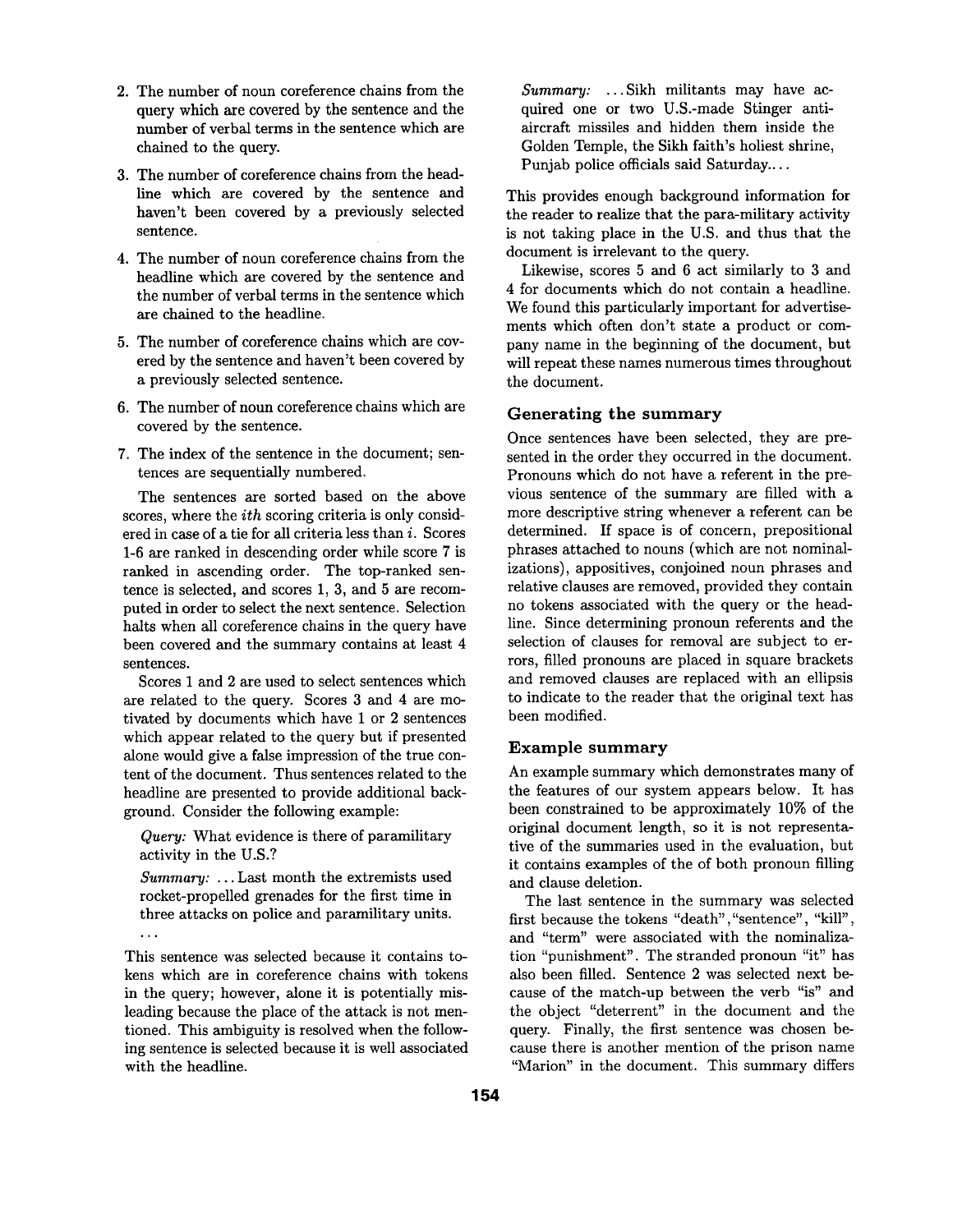from the one generated when the 10% length constraint is not imposed, because some higher ranked sentences were passed over since their inclusion would have exceeded the length restriction.

*Query:* Is there data available to suggest that capital punishment is a deterrent to crime?

*Summary:* "Marion is basically the end of the line," Bogdan said.

... There is no deterrent ... to keep them from doing this again.

Additionally, [the pending Senate bill] would create five new death penalty offenses: murder by a federal inmate serving a life sentence; drug kingpins in a continuing criminal enterprise even if no murders occur; drug kingpins who try to kill to obstruct justice; drug felons who unintentionally kill with aggravated recklessness; and people who kill with a firearm during a violent ... crime.

## **Evaluation**

In order to evaluate our summarization algorithm, we selected 10 unseen queries from the Text REtrieval Conference (TREC) document collection. Summaries were generated for 200 documents, 20 per query, and assessors<sup>2</sup> were asked to make relevance judgments based on the summaries. A document was considered relevant if it contained the information requested in the query or if the assessor believed that the full document would likely contain this information. The relevance judgments were then compared to those made by the TREC assessors using the full document. This comparison places a summary in one of the following categories:

- $a =$  judged relevant, full document is relevant
- $\bullet$  b = judged relevant, full document is irrelevant
- $\bullet$  c = judged irrelevant, full document is relevant
- $\bullet$  d = judged irrelevant, full document is irrelevant

Precision, recall, and accuracy are then computed as follows:

$$
\begin{aligned}\n\text{precision} &= a/(a+b) \\
\text{recall} &= a/(a+c) \\
\text{accuracy} &= (a+d)/(a+b+c+d)\n\end{aligned}
$$

Compression is computed over the number of non-whitespace characters in the summary and the original document. Here compression is defined as the percentage of the document that was not included in the summary:

 $\text{compression} = \frac{\text{(length}_{document} - \text{length}_{summary})}{\text{length}_{document}}$ The results from our experiment are shown in the following table:

| Precision   | 82.8%    | $\overline{101/(101+21)}$  |
|-------------|----------|----------------------------|
| Recall      | 77.7%    | $\overline{101/(101+29)}$  |
| Compression | 82.8%    | $(704686 - 121272)/704686$ |
| Accuracy    | $75.0\%$ | $(101+49)/200$             |

A second evaluation on 910 documents was performed for [5]. These results superficially appear significantly worse than those from the initial evaluation however a more careful analysis (provided in the discussion section) shows that they are in fact similar to the results of the previous evaluation.

| Precision   | 80.3% | $322/(322+79)$        |
|-------------|-------|-----------------------|
| Recall      | 57.6% | $\frac{322}{322+237}$ |
| Compression | 83.0% |                       |
| Accuracy    | 65.3% | $(322+272)/910$       |

# **Discussion**

We view the results of the first evaluation as promising in that they compare favorably with inter-assessor consistency using the entire document. [15] reports unanimous relevance judgments by three assessors for 71.7% of the documents. Interpolating this figure to two assessors yields an 80.1% agreement figure. Using summaries which on average are only 17.2% of the original document, our assessors matched the TREC assessors for 75.0% of the documents.

The second evaluation yielded a much lower recall figure while precision remained comparable. This, however, is also the case when the same assessors judgments on the full documents are compared to those of the TREC assessors. These results are as follows:

| Precision   | 83.5%  | $167/(167+33)$         |
|-------------|--------|------------------------|
| Recall      | 63.5%  | $167/(167+96)$         |
| Compression | 100.0% |                        |
| Accuracy    | 69.3%  | $\sqrt{(167+124)/420}$ |

We view these results as favorable as well since our accuracy is 65.3% using 17.0% of the document on average compared to 69.3% accuracy using the entire document. The discrepancy between the two evaluations appears to be based on the assessors in the second evaluation using a stricter criteria for relevance than that used by the previous evaluation's assessors or the TREC assessors.

It was noted after the first evaluation that different criteria for relevance accounted for some of

 ${}^{2}$ Each author served as an assessor making judgments for 100 documents across 10 queries.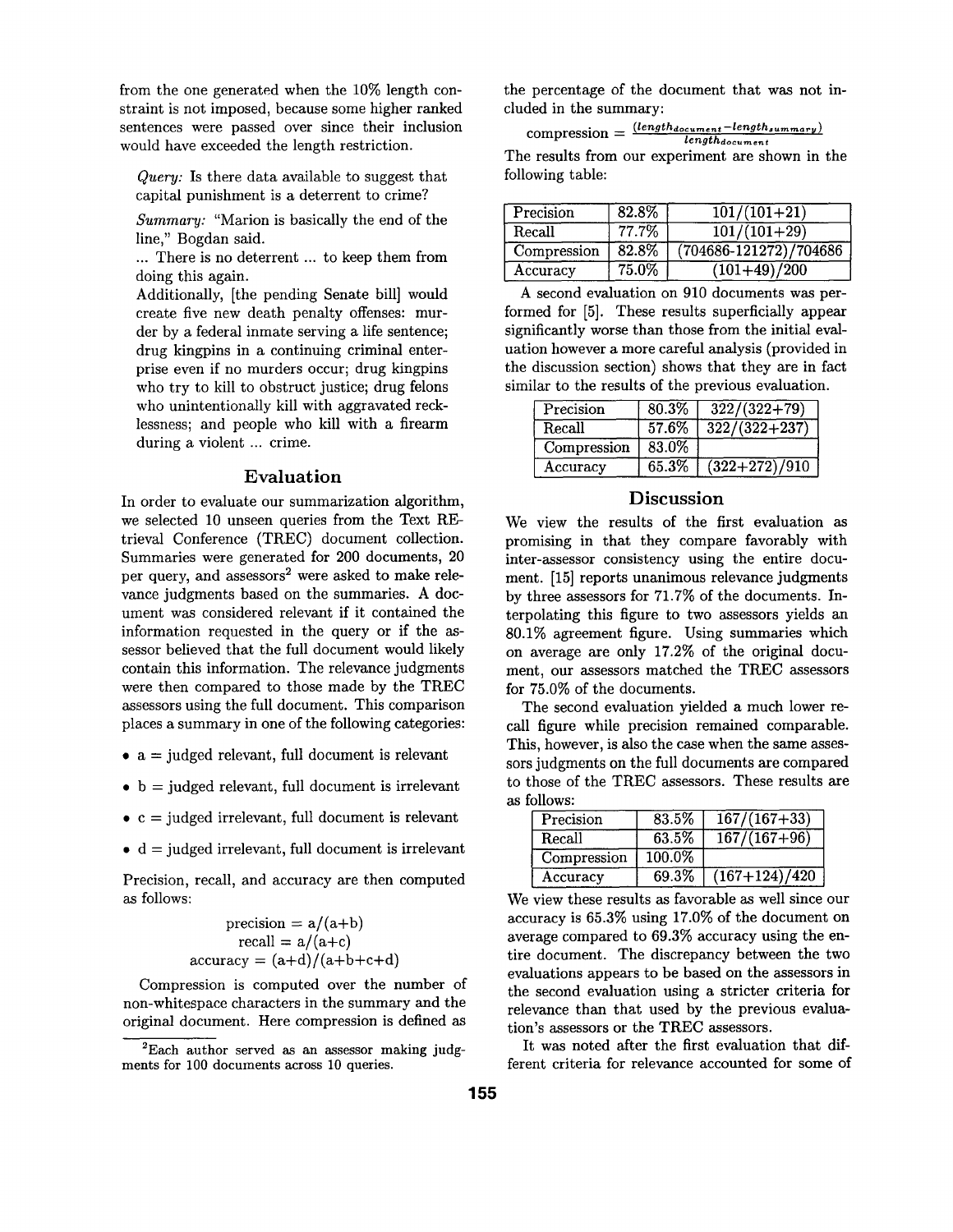the disagreement between our assessors and the TREC assessors. Many documents considered relevant were marked as irrelevant due to different notions of relevance and not because the summary failed to provide material on which to base a correct decision. These difficulties only hinder the evaluation of a summary system and not its use in an application, since a user will have a clear idea of his or her intentions when determining a document's relevance.

As we mentioned previously, our approach has been to balance methods of relating the query to sentences in the document. The nearly 100% recall of the dry-run summaries encouraged us, and we even used the output of those summaries to provide a test-bed for evaluating our summaries. Although we never actively sought to emulate aspects of other systems directly, our final algorithm does share some basic ideas and approaches from those systems. Some of the similarities are listed below:

In [4], they eliminate redundant information from summaries by classifying sentences according to Maximal Marginal Relevance (MMR). MMR ranks text chunks according to their dissimilarity to one another. Summaries can then be produced with sentences that are maximally dissimilar, thereby increasing the likelihood that distinguishing information will be in the summary. One can view our coverage requirement for terms in the query as an attempt to pick dissimilar sentences from the document. Instead of MMR, we use the fact that a sentence which does not contain redundantly referring phrases to the query is more highly ranked than a sentence that does.

Our individual sentence scoring algorithm shares some properties with [14]. Their approach includes scores for anaphoric density, string equivalence with the title or headline of a document, and position of the sentence in the document. However, we do not take advantage of overt cues for summary sentences, such as 'in summary' or 'in conclusion', nor do we use temporal information in generating a summary.

Like many systems, we do a form of word expansion in attempting to relate the query to the document. However, the fact that we restrict expansion to proper nouns and verbs and their nominalizations is notable. We found this limited set of expansions restricts the relations between the text and the query well and also fits within the framework of part-whole relations in coreference. We did not consider part-whole relations for common nouns, because in practice we have not had

very good results limiting over-generation in that domain.

In the next section we discuss a novel technology for cross document coreference. Like the summarization system just discussed, it takes within document coreference annotated text, produces summaries in a very similar form to the above, and individuates entities based on the similarity of the summaries produced.

# Cross-document Coreference

Cross-document coreference occurs when the same person, place, event, or concept is discussed in more than one text source. Computer recognition of this phenomenon is important because it helps break "the document boundary" by allowing a user to examine information about a particular entity from multiple text sources at the same time. In particular, resolving cross-document coreferences allows a user to identify trends and dependencies across documents. Cross-document coreference can also be used as the central tool for producing summaries from multiple documents, and for information fusion, both of which have been identified as advanced areas of research by the TIPSTER Phase III program. Cross-document coreference was also identified as one of the potential tasks for the Sixth Message Understanding Conference (MUC-6) but was not included as a formal task because it was considered too ambitious [10].

In this paper we describe a highly successful cross-document coreference resolution algorithm which uses the Vector Space Model to resolve ambiguities between people having the same name. In addition, we also describe a scoring algorithm for evaluating the cross-document coreference chains produced by our system and we compare our algorithm to the scoring algorithm used in the MUC-6 (within document) coreference task.

# Cross-Document Coreference: The Problem

Cross-document coreference is a distinct technology from Named Entity recognizers like IsoQuest's NetOwl and IBM's Textract because it attempts to determine whether name matches are actually the same individual (not all John Smiths are the same). Neither NetOwl or Textract have mechanisms which try to keep same-named individuals distinct if they are different people.

Cross-document coreference also differs in substantial ways from within-document coreference. Within a document there is a certain amount of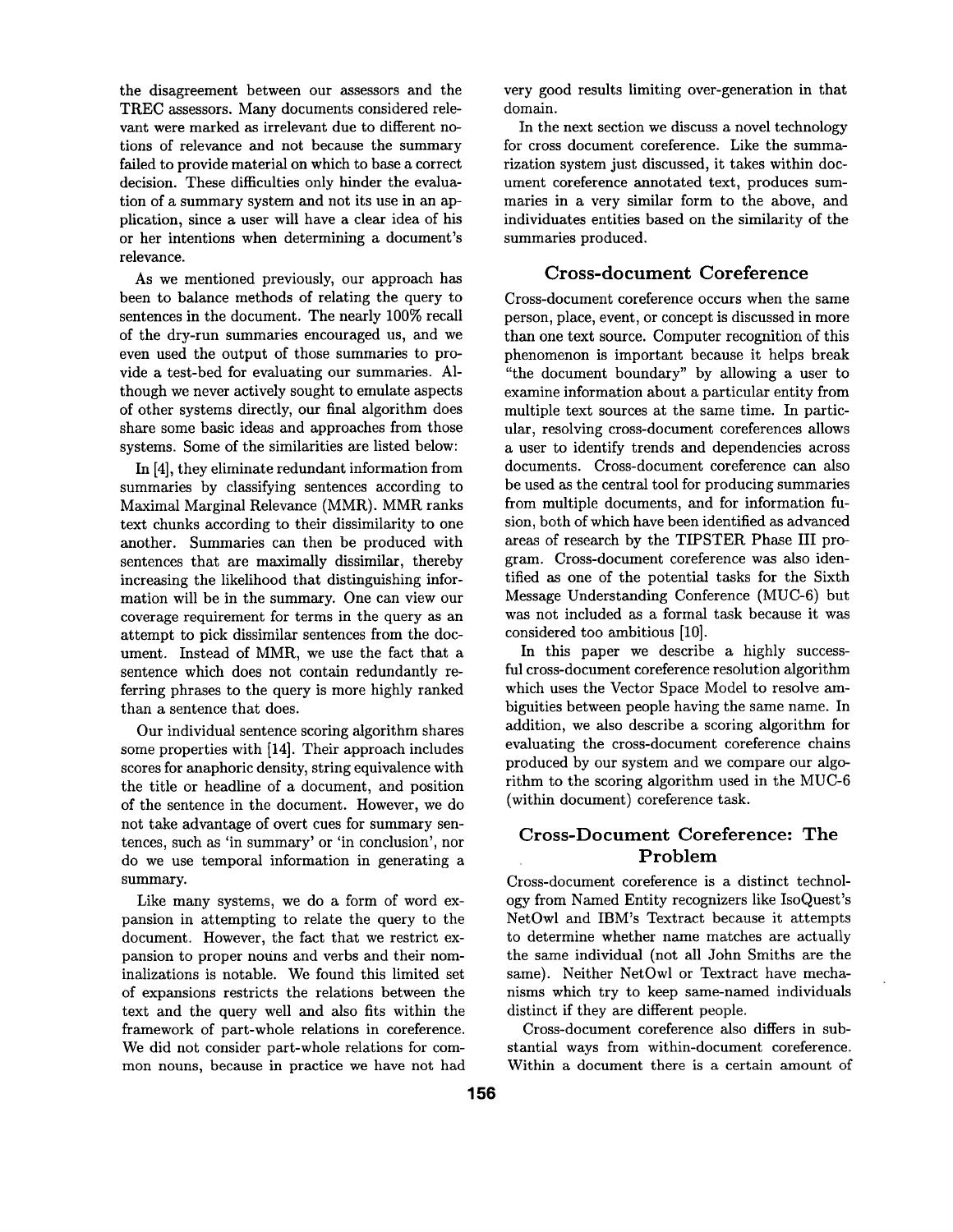consistency which cannot be expected across documents. In addition, the problems encountered during within document coreference are compounded when looking for coreferences across documents because the underlying principles of linguistics and discourse context no longer apply across documents. Because the underlying assumptions in cross-document coreference are so distinct, they require novel approaches.

# Architecture and the Methodology

Figure 1 shows the architecture of the crossdocument system developed. The system is built upon the University of Pennsylvania's within document coreference system, CAMP, which participated in the Seventh Message Understanding Conference (MUC-7) within document coreference task.

Our system takes as input the coreference processed documents output by CAMP. It then passes these documents through the SentenceExtractor module which extracts, for each document, all the sentences relevant to a particular entity of interest. The VSM-Disambiguate module then uses a vector space model algorithm to compute similarities between the sentences extracted for each pair of documents.

Details about each of the main steps of the crossdocument coreference algorithm are given below.

- First, for each article, CAMP is run on the article. It produces coreference chains for all the entities mentioned in the article. For example, consider the two extracts in Figures 2 and 4. The coreference chains output by CAMP for the two extracts are shown in Figures 3 and 5.
- Next, for the coreference chain of interest within each article (for example, the coreference chain that contains "John Perry"), the Sentence Extractor module extracts all the sentences that contain the noun phrases which form the coreference chain. In other words, the SentenceExtractor module produces a "summary" of the article with respect to the entity of interest. These summaries are a special case of the query sensitive techniques being developed at Penn using CAMP. Therefore, for doc.36 (Figure 2), since at least one of the three noun phrases ("John Perry," "he," and "Perry") in the coreference chain of interest appears in each of the three sentences in the extract, the summary produced by SentenceExtractor is the extract itself. On the other hand, the summary produced by Sentence-Extractor for the coreference chain of interest in

*John* Perry, *of Weston Golf Club, announced his resignation yesterday. He was the President of the Massachusetts Golf Association.* During his two years in office, Perry *guided the MGA into a closer relationship with the Women's Golf Association of Massachusetts.* 

#### Figure 2: Extract from doc.36



Figure 3: Coreference Chains for doc.36

doc.38 is only the first sentence of the extract because the only element of the coreference chain appears in this sentence.

For each article, the VSM-Disambiguate module uses the summary extracted by the Sentence-Extractor and computes its similarity with the summaries extracted from each of the other articles. Summaries having similarity above a certain threshold are considered to be regarding the same entity.

# University of Pennsylvania's CAMP System

The University of Pennsylvania's CAMP system resolves within document coreferences for several different classes including pronouns, and proper names [7]. It ranked among the top systems in the coreference task during the MUC-6 and the MUC-7 evaluations.

The coreference chains output by CAMP enable us to gather all the information about the entity of interest in an article. This information about the entity is gathered by the SentenceExtractor module and is used by the VSM-Disambiguate module for disambiguation purposes. Consider the extract for doc.36 shown in Figure 2. We are able to include the fact that the John Perry mentioned in this article was the president of the Massachusetts Golf Association only because CAMP recognized that the "he" in the second sentence is coreferent with "John Perry" in the first. And it is this fact which actually helps VSM-Disambiguate decide that the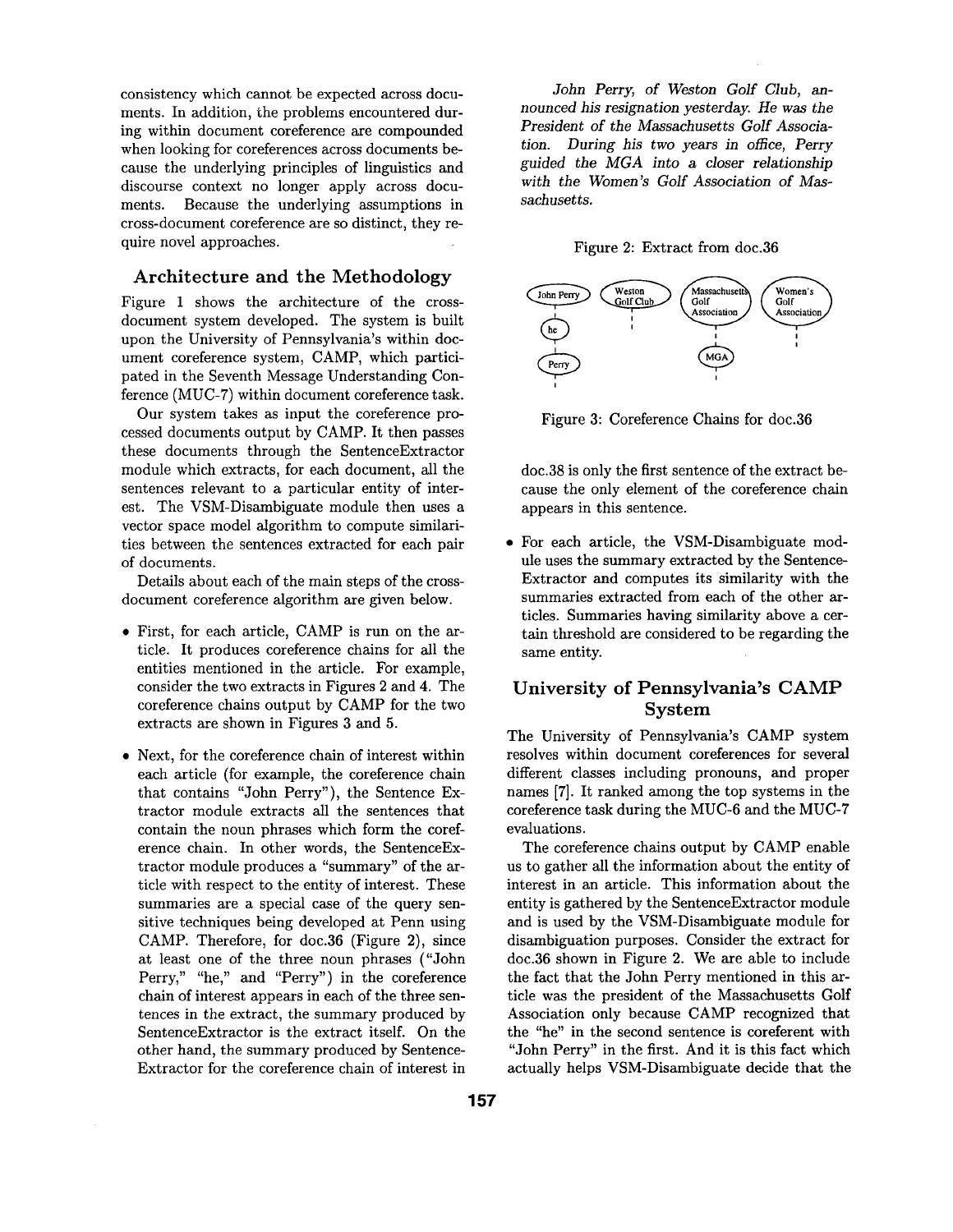

Figure 1: Architecture of the Cross-Document Coreference System

*Oliver* "Biff" *Kelly of Weymouth succeeds John Perry as president of the Massachusetts Golf Association. "We will have continued growth in the future," said Kelly, who will*  serve *for two* years. *"There's been a lot of*  changes and there *will be continued* changes *as we head into the* year *2000."* 





Figure 5: Coreference Chains for doc.38

two John Perrys in doc.36 and doc.38 are the same person.

## **The Vector Space Model**

The vector space model used for disambiguating entities across documents is the standard vector space model used widely in information retrieval [13]. In this model, each summary extracted by

the SentenceExtractor module is stored as a vector of terms. The terms in the vector are in their morphological root form and are filtered for stop-words (words that have no information content like *a, the, of, an, ...*). If  $S_1$  and  $S_2$  are the vectors for the two summaries extracted from documents  $D_1$  and  $D_2$ , then their similarity is computed as:

$$
Sim(S_1, S_2) = \sum_{common \ terms \ t_j} w_{1j} \times w_{2j}
$$

where  $t_i$  is a term present in both  $S_1$  and  $S_2$ ,  $w_{1i}$ is the weight of the term  $t_j$  in  $S_1$  and  $w_{2j}$  is the weight of  $t_j$  in  $S_2$ .

The weight of a term  $t_j$  in the vector  $S_i$  for a summary is given by:

$$
w_{ij} = \frac{tf \times \log \frac{N}{df}}{\sqrt{s_{i1}^2 + s_{i2}^2 + \ldots + s_{in}^2}}
$$

where  $tf$  is the frequency of the term  $t_j$  in the summary,  $N$  is the total number of documents in the collection being examined, and *df* is the number of documents in the collection that the term  $t_i$  occurs in.  $\sqrt{s_{i1}^2 + s_{i2}^2 + \ldots + s_{in}^2}$  is the *cosine normalization factor* and is equal to the Euclidean length of the vector *Si.*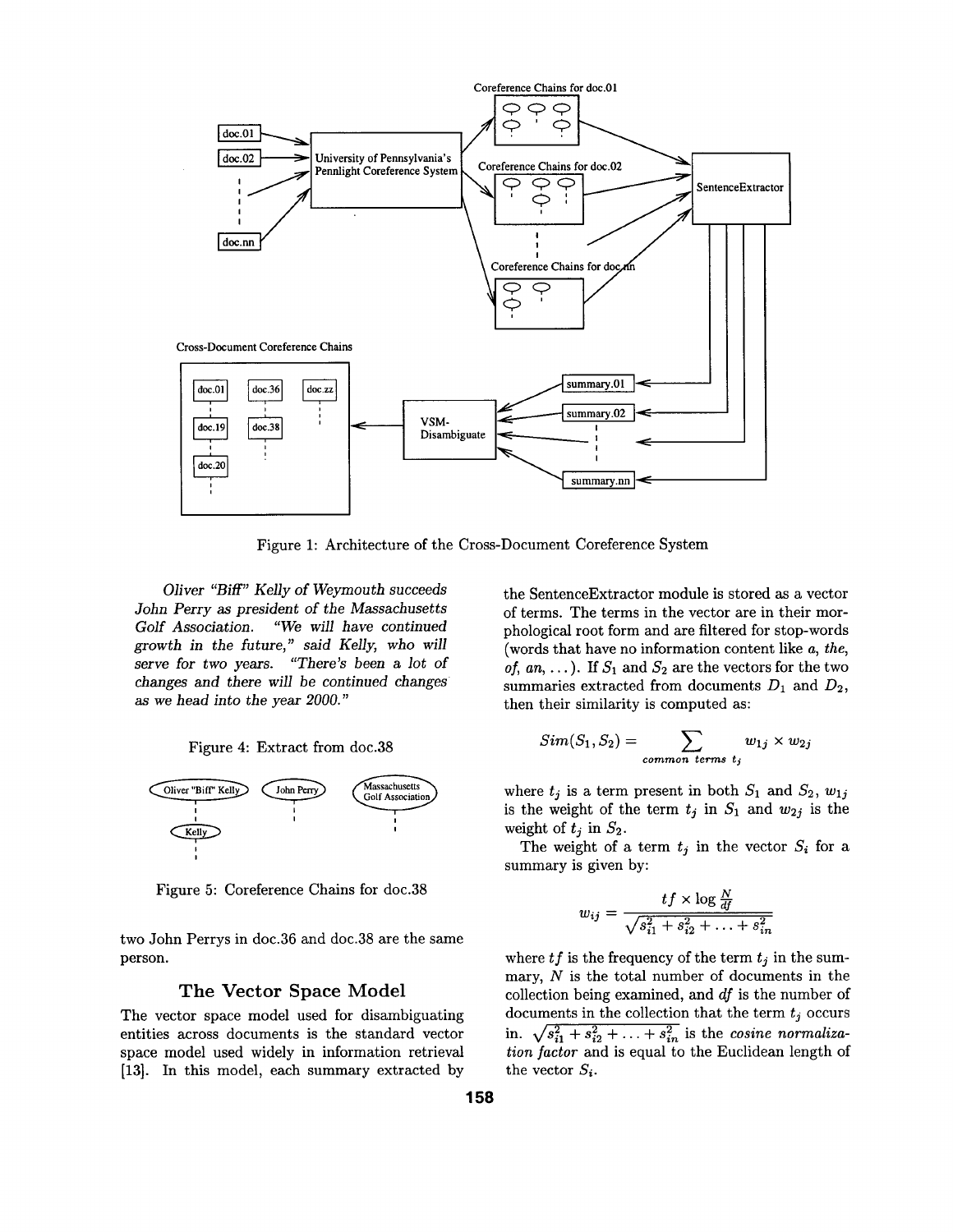The VSM-Disambiguate module, for each summary  $S_i$ , computes the similarity of that summary with each of the other summaries. If the similarity computed is above a pre-defined threshold, then the entity of interest in the two summaries are considered to be coreferent.

## Experiments

The cross-document coreference system was tested on a highly ambiguous test set which consisted of 197 articles from 1996 and 1997 editions of the New York Times. The sole criteria for including an article in the test set was the presence or the absence of a string in the article which matched the "/John.\*?Smith/" regular expression. In other words, all of the articles either contained the name *John Smith* or contained some variation with a middle initial/name. The system did not use any New York Times data for training purposes. The answer keys regarding the cross-document chains were manually created, but the scoring was completely automated.

### **Analysis of the Data**

There were 35 different *John Smiths* mentioned in the articles. Of these, 24 of them only had one article which mentioned them. The other 173 articles were regarding the 11 remaining *John Smiths.* The background of these *John Smiths ,* and the number of articles pertaining to each, varied greatly. Descriptions of a few of the *John Smiths* are: Chairman and CEO of General Motors, assistant track coach at UCLA, the legendary explorer, and the main character in Disney's Pocahontas, former president of the Labor Party of Britain.

# Results

Figure 6 shows the precision, recall, and F-Measure (with equal weights for both precision and recall) using the B-CUBED scoring algorithm. The Vector Space Model in this case constructed the space of terms only from the summaries extracted by SentenceExtractor. In comparison, Figure 7 shows the results (using the B-CUBED scoring algorithm) when the vector space model constructed the space of terms from the articles input to the system (it still used the summaries when computing the similarity). The importance of using CAMP to extract summaries is verified by comparing the highest F-Measures achieved by the system for the two cases. The highest F-Measure for the former case is 84.6% while the highest F-Measure for the latter case is 78.0%. In comparison, for this task, named-entity



Figure 6: Precision, Recall, and F-Measure Using the B-CUBED Algorithm With Training On the Summaries



Figure 7: Precision, Recall, and F-Measure Using the B-CUBED Algorithm With Training On Entire Articles

tools like NetOwl and Textract would mark all the *John Smiths* the same. Their performance using our scoring algorithm is 23% precision, and 100% recall.

Figures 8 and 9 show the precision, recall, and F-Measure calculated using the MUC scoring algorithm. Also, the baseline case when all the *John Smiths* are considered to be the same person achieves 83% precision and 100% recall. The high initial precision is mainly due to the fact that the MUC algorithm assumes that all errors are equal.

We have also tested our system on other classes of cross-document coreference like names of companies, and events. Details about these experiments can be found in [1].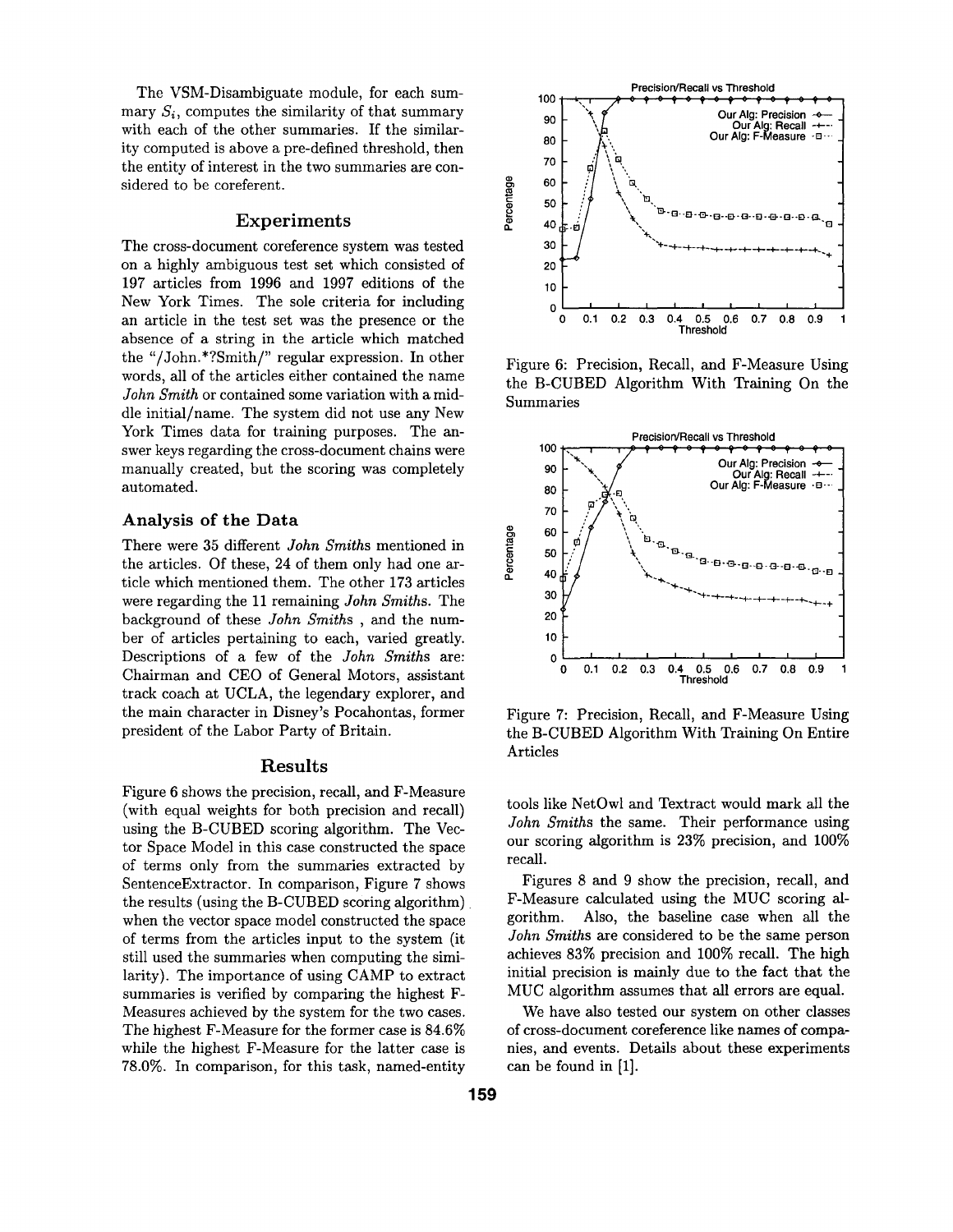

Figure 8: Precision, Recall, and F-Measure Using the MUC Algorithm With Training On the Summaries



Figure 9: Precision, Recall, and F-Measure Using the MUC Algorithm With Training On Entire Articles

## **Conclusions**

The TIPSTER phase III program has allowed us to explore some of the potential application areas of coreference annotation. We have reported on our strongest results, a summarization system and a cross-document coreference system for names.

The query-sensitive text summarization system is nearly as effective as full text documents for determining whether a document is relevant to the query. The system uses a limited class of coreference-based relations between the query and the document to select sentences which represent instantiations of entities, events, or concepts articulated in the query.

As a novel research problem, cross document

coreference provides an different perspective from related phenomenon like named entity recognition and within document coreference. Our system takes summaries about an entity of interest and uses various information retrieval metrics to rank the similarity of the summaries. We found it quite challenging to arrive at a scoring metric that satisfied our intuitions about what was good system output v.s. bad, but we have developed a scoring algorithm that is an improvement for this class of data over other within document coreference scoring algorithms. Our results are quite encouraging with potential performance being as good as 84.6% (F-Measure).

#### Future Goals

Central to the future of this research program is the CAMP software system. We are continually refining and extending the software to better capture the coreference relations that we need and to reduce genre dependent aspects of the system. We are currently exploring visualization interfaces to both within and cross-document coreference which we believe will provide strong motivation for importance of corefence annotation of free text databases. In addition, we are interested in generating cross-document summaries based on similar techniques to our within document summarization system.

## References

- [1] Bagga Amit and Breck Baldwin. How much processing is required for cross-document coreference? In *The First International Conference on Language Resources and Evaluation on Linguistics Coreference,* Granada, Spain, 1998.
- [2] Breck Baldwin. CogNIAC: High precision coreference with limited knowledge and linguistic resources. In *Proceedings of the A CL Workshop on Operational Factors in Practical, Robust Anaphora resolution /or Unrestricted Texts,* pages 38-45, Madrid, Spain, June 1997.
- [3] Breck Baldwin, Christine Doran, Jeffrey C. Reynar, Michael Niv, B. Srinivas, and Mark Wasson. EAGLE: An extensible architecture for general linguistic engineering. In *Proceedings of RIAO-97,* Montreal, 1997.
- [4] Michael Bett and Jade Goldstein. Automated query-relevant document summarization. In *Proceedings of Tipster Text Phase III 12-Month Workshop,* 1997.